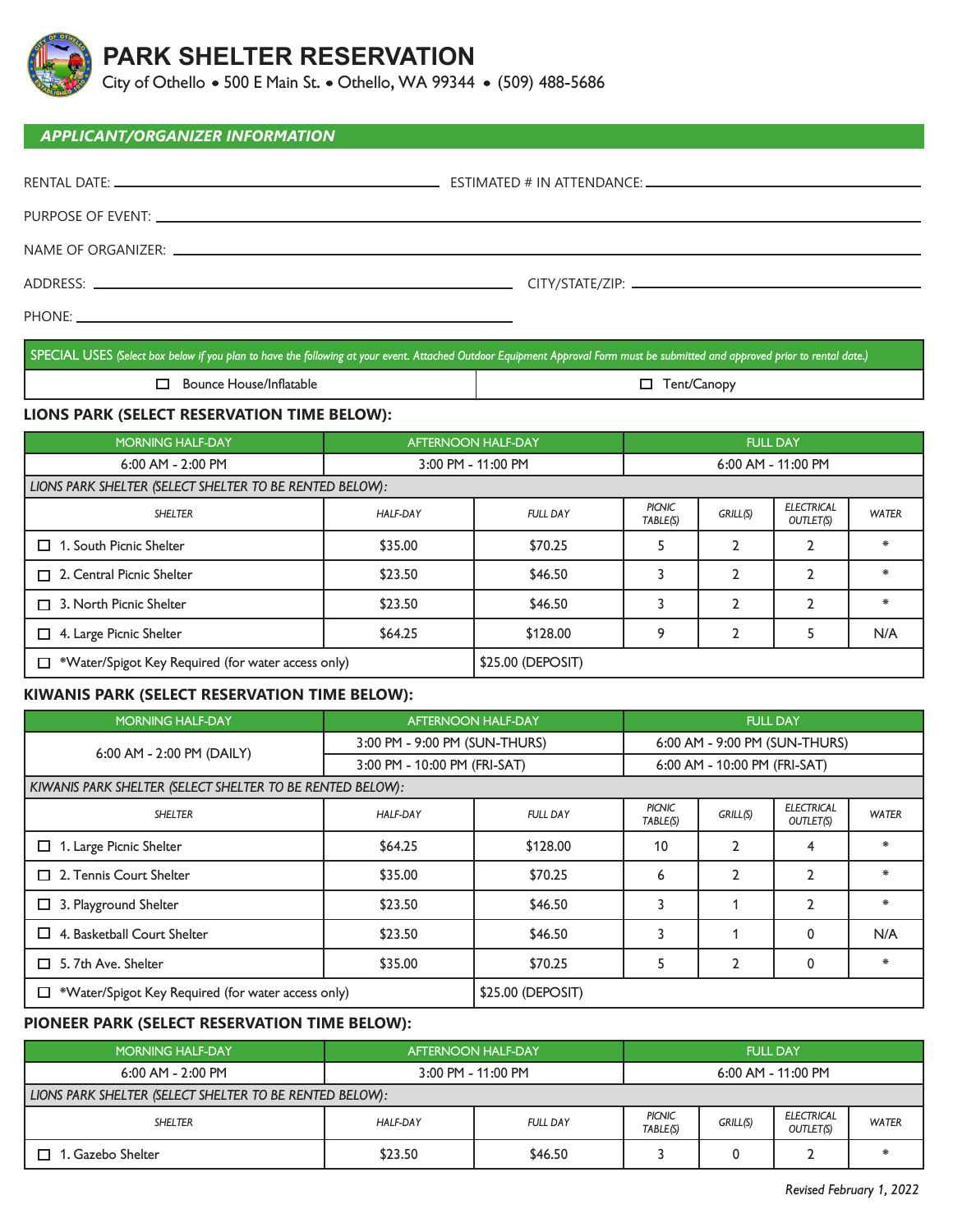

**PARK SHELTER RESERVATION** City of Othello • 500 E Main St. • Othello, WA 99344 • (509) 488-5686

### **PARK RULES AND REGULATIONS**

- 1. City of Othello park shelters are open to the public and intended for public use. No use will be deemed exclusive without proper paperwork and fees paid to the City. Renters must have the application on site during use period to verify reservation.
- 2. User agrees to comply with the rules and regulations of the City parks, and applicable City, State, and Federal laws and regulations.
- 3. The possession or consumption of alcohol in any City park, building, or enclosed structure is strictly prohibited (OMC 8.09.0100).
- 4. Rental fees will be reimbursed if cancellation is received at City Hall five (5) or more business days prior to reservation date. Fees will not be refunded if rental is cancelled within five business days of reservation date.
- 5. Users are prohibited from removing or moving any natural or City maintenance fixtures (picnic tables, trash cans, etc.).
- 6. User accepts responsibility for any damages which might occur during the period of use. It is the responsibility of the renter/user group to inspect for and report any damaged property or facilities before the rental period begins in order to avoid possible liability for correction of damages discovered by the City at the conclusion of the rental period.
- 7. Users are responsible for keeping the parks clean by removing all trash (including decorations), litter, or other refuse from facility and surrounding grounds after use. Further fees may be assessed or future access to park facilities prohibited or restricted if the user does not properly care for rental area.
- 8. Park shelter reservations must be made by persons 18 years of age or older. Responsible adult supervision must be provided at all times to ensure the facility and surrounding areas are utilized in a safe and orderly manner.
- 9. No trespassing in the park after posted hours. Renters must take into account the necessary time for cleanup in order to vacate shelter/park area at the conclusion of the rental period.
- *10. DO NOT OVERLOAD* electrical receptacles in the park shelters. The outlets can only handle one electrical device per receptacle. Please inform the City of Othello if the electrical system has been overloaded or tripped. If such an incident should occur Monday-Friday between 7:00 AM – 3:30 PM, please call the City of Othello Public Works Department, at (509) 488-6997. Any incidents that occur outside Public Works business hours must be reported to the Othello Police Department immediately, at (509) 488-3314. The renter will be charged for an employee call-out (time outside regular business hours), at a rate of approximately \$75.00 for a two hour call-out. Further fees may be assessed or future access to park facilities prohibited or restricted until fee is paid in full.
- 11. Noise from portable audio equipment which can be clearly heard for fifty feet (50 ft.) or more is prohibited. Park users shall not interfere with the peace, comfort, and repose of all other persons.
- 12. If the shelter is occupied by another party at the time of rental and the issue cannot be resolved, please contact the Othello Police Department at (509) 488-3314.
- 13. Vehicles shall only be driven on designated roadways and parked in designated parking areas. **NO DRIVING VEHICLES ON PARK PROPERTY, INCLUDING DROPPING ITEMS AT SHELTER.**

#### *AGREEMENT AND INDEMNIFICATION*

The person or organization entering into a rental agreement with the City of Othello for the use of City of Othello facilities or equipment described above certifies that the information given in this application is current. The undersigned further states that he/she has the authority to make this application for the applicant and agrees that the applicant will observe all rules and regulations. Any accident involving injury to participants or damages to facilities or equipment occurring during the use of City of Othello facilities or equipment will be reported to City of Othello authorities immediately. The applicant agrees that the City of Othello and its agents or employees will not be liable for any damage to person or property by reason of negligent acts of applicant, its agents, employees, invitees, or subcontractors. Applicant agrees to protect, indemnify for legal costs and other expenses, and hold harmless, the City of Othello and its officers, employees, directors and agents from claims, liabilities, or suits, arising out of injury to person or property from negligent acts of applicant, directly or indirectly attributable to user's activities and/or use of premises except for sole negligence of the City of Othello. I have read the rules and regulations above and on the reverse side of this form and agree **with the conditions and charges as established.**

#### **SIGNATURE: DATE:**

## *FOR OFFICIAL USE ONLY:*

| FORM OF PAYMENT: $\Box$ CASH $\Box$ CHECK                                            | #                                                                               | AMOUNT: \$          | <b>RECEIPT #:</b> | BY: |  |  |
|--------------------------------------------------------------------------------------|---------------------------------------------------------------------------------|---------------------|-------------------|-----|--|--|
|                                                                                      |                                                                                 |                     |                   |     |  |  |
| <b>EVENT CANCELLED:</b>                                                              | REFUND ELIGIBLE: $\Box$ YES $\Box$ NO                                           | NAME AND ADDRESS:   |                   |     |  |  |
| AMOUNT: S                                                                            | <b>RECEIPT #:</b>                                                               | <b>REFUND DATE:</b> | CHECK #:          | BY: |  |  |
|                                                                                      | <b>ID</b> FORM IS COMPLETE AND SIGNED BY INDIVIDUAL MAKING REQUEST AND EMPLOYEE |                     |                   |     |  |  |
| WATER/SPIGOT KEY RECEIPTED AS "EQUIPMENT DEPOSIT"                                    |                                                                                 |                     |                   |     |  |  |
| COPY OF FORM AND RECEIPT HAS BEEN GIVEN TO THE INDIVIDUAL MAKING REQUEST             |                                                                                 |                     |                   |     |  |  |
| $\Box$ STAPLE COPY OF THE RECEIPT ON THE REVERSE SIDE OF THE UPPER RIGHT HAND CORNER |                                                                                 |                     |                   |     |  |  |
| FAX A COPY TO PUBLIC WORKS AT 509-488-3701                                           |                                                                                 |                     |                   |     |  |  |
| $\Box$ GIVE THE FAXED COPY TO POLICE DEPT.                                           |                                                                                 |                     |                   |     |  |  |
| $\Box$ FILE REQUEST BEHIND THE MONTH OF USE IN CALENDAR BOOK                         |                                                                                 |                     |                   |     |  |  |
| T POST IN CALENDAR (DATE, SHELTER, NAME OF INDIVIDUAL MAKING REQUEST, TIME)          |                                                                                 |                     |                   |     |  |  |